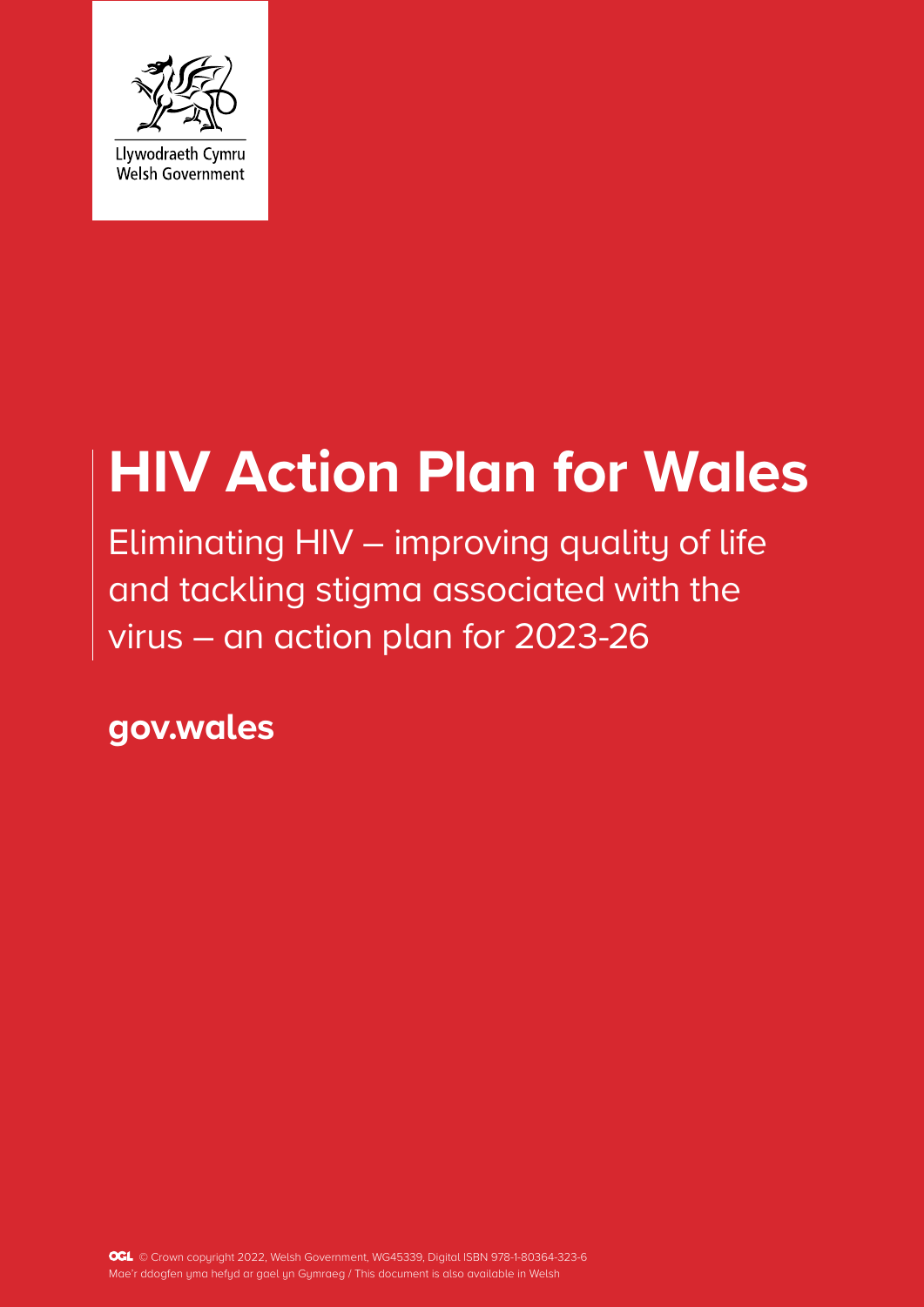#### **HIV Action Plan for Wales**

## *Eliminating HIV, improving quality of life and tackling stigma associated with the virus – an action plan for 2023-26*

#### **Ministerial foreword**

HIV and AIDS continue to be a major global public health issue. The World Health Organisation estimates that, globally in 2020, 680,000 people died from HIV-related causes and 1.5 million people acquired HIV. Although there remains no cure for HIV, effective prevention, diagnosis, treatment, and care are now available, enabling people living with HIV to lead long and healthy lives.

Over the past five years, the Welsh Government, working with other partners, has made huge progress in improving access to testing and treatment in Wales. Wales can be proud of the significant reduction seen in new diagnoses of HIV. Between 2015 and 2021 new diagnosis of HIV decreased by 75%. A significant factor in this achievement can be attributed to the commitment by Welsh Government to provide Pre-Exposure Prophylaxis (PrEP) for all for whom it is clinically indicated since the summer of 2017.

Despite the challenges that faced sexual health services throughout the Covid pandemic, access to HIV testing was maintained through face-to-face consultations and the rapid deployment of on-line testing. As we emerge from the pandemic, this blended model of access to HIV tests has resulted in more people being tested for HIV between January and March 2022 than in any previous quarter.

Our *Programme for Government* sets out ambitious commitments to both develop an *HIV Action Plan for Wales* and tackle the stigma experienced by those living with HIV. The latter is especially significant. We have come a long way since the dark days of the 1980s – so memorably depicted last year in Channel 4's *It's a Sin –* when ignorance and cruelty towards people with HIV was rife. There have been several recent positive developments; in December 2021 the Welsh Government welcomed the Ministry of Defence's lifting of restrictions on people living with HIV and PrEP users in the armed services, but ignorance still exists within certain sectors and within individuals, and there is much more to be done to stamp it out.

In the autumn of 2021, we established an HIV Action Plan Working Group chaired by Dr Marion Lyons, a Senior Medical Officer in Welsh Government, which consists of a diverse range of stakeholders with community based, professional, academic and, importantly, personally lived experiences. The guiding principles underpinning the work of this Group are that no-one should be left behind, that inclusivity and diversity should be encouraged and celebrated and that **all** the communities we serve should be an integral part of the dialogue, debate and decision making on HIV going forward.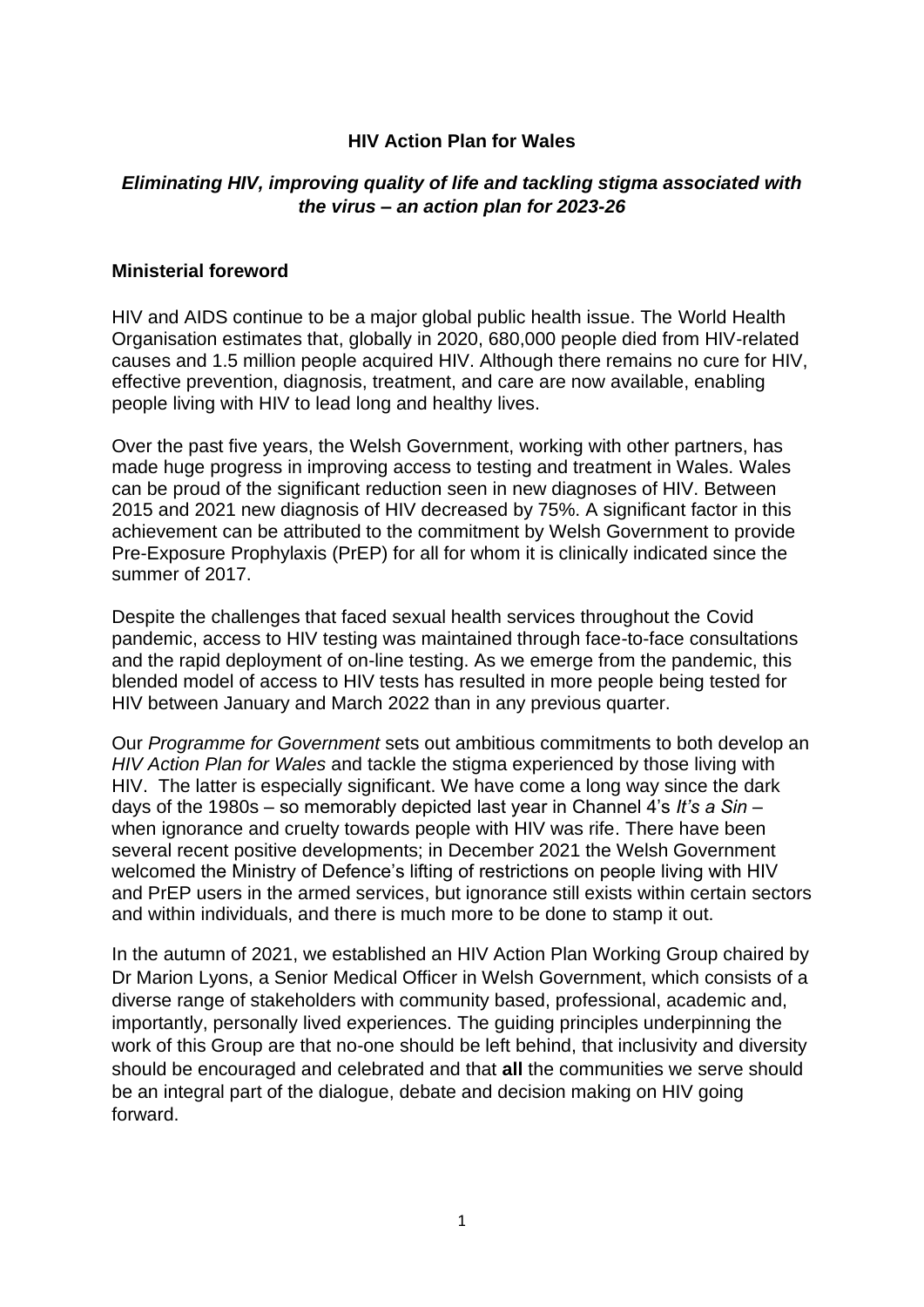The group has worked collaboratively across a number of themes in sub-groups and has co-created a plan which contains 26 actions aimed at eliminating all HIV in Wales and achieving zero tolerance of HIV-related stigma by 2030. The actions are focussed on five key areas: prevention; testing; clinical care; living well with HIV and tackling HIV-related stigma. I am especially pleased to see the group advocating a zero tolerance towards HIV-related stigma. People living with HIV are protected under the Equality Act 2010 and should not face discrimination, either in the workplace or in the delivery of goods, services and facilities. There is no place for ignorance or intolerance in modern Wales and this plan sets out actions aimed at tackling this.

I am very grateful to those partners and stakeholders who have worked together to make this plan a reality. I look forward to seeing the consultation responses. I firmly believe that by accepting and implementing these actions, we will make a massive difference to the lives of people living with HIV and in protecting current and future generations from the virus.



**Eluned Morgan MS Minister for Health and Social Services**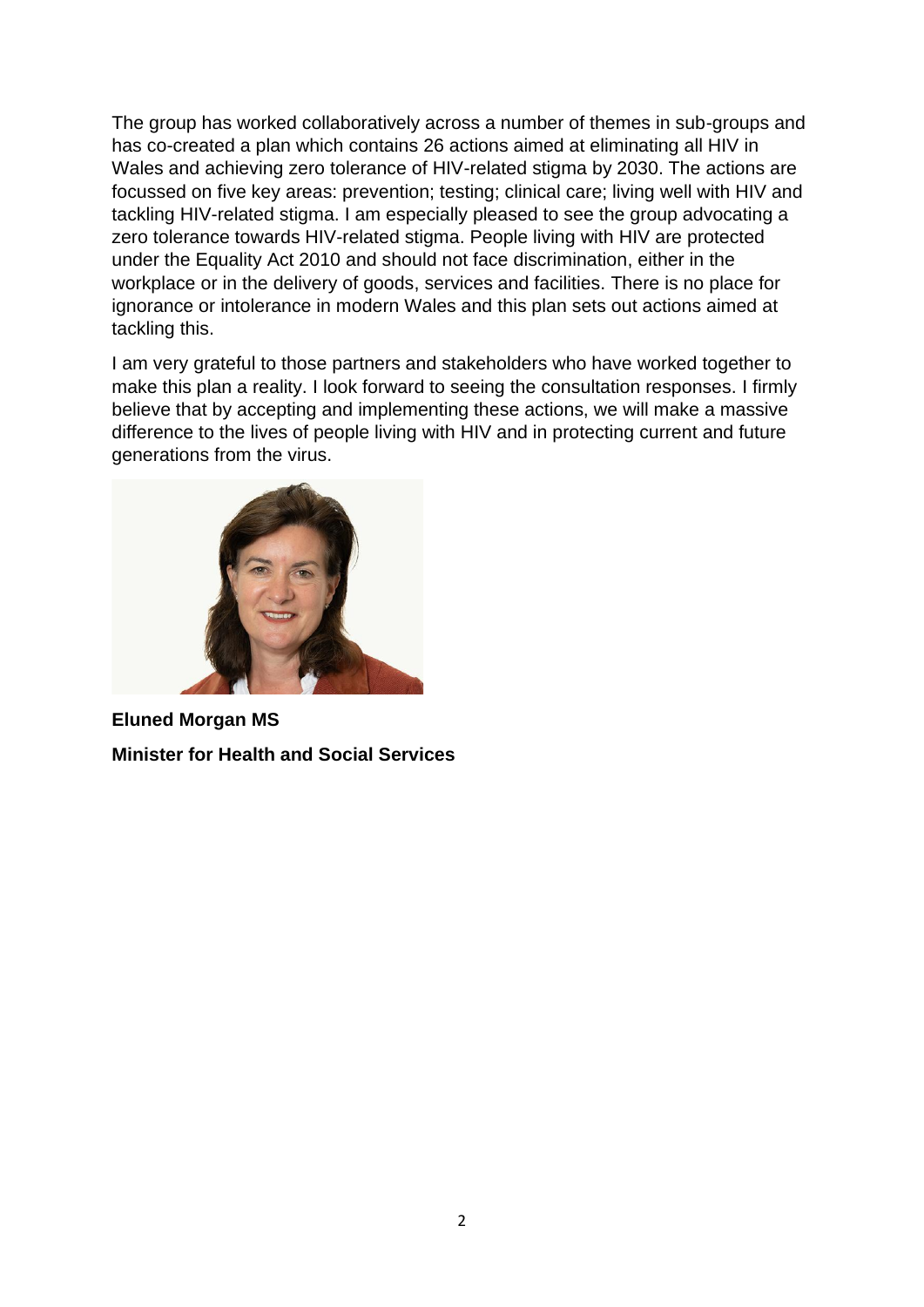#### **Introduction**

The Welsh Government's Programme for Government, published in June 2021, and refreshed in December 2021, outlines a number of commitments aimed at providing effective, high quality and sustainable healthcare. One of the key commitments under this heading is to develop an HIV action plan and to tackle the stigma experienced by those living with HIV.

We recognise the importance of partnership working to achieve our commitments. This Action Plan was developed by an HIV Action Plan Working Group established by Welsh Government and supported by three task-and-finish groups who focused on: stigma; peer support and living well with HIV; and PrEP and prevention. Membership of these groups (attached at Appendix 1), came from a broad range of organisations including people living with HIV (PLWHIV), all with considerable expertise. We have also worked closely with colleagues across Welsh Government, in particular LGBTQ+ policy leads who are developing an LGBTQ+ Action Plan for Wales. Members considered current evidence and good practice and its relevance to Wales and have put forward 26 actions to help meet our 2030 elimination commitment and to tackle HIV-related stigma.

The plan contains five priority areas for action:

- 1. Prevention
- 2. Testing
- 3. Clinical Care
- 4. Living well with HIV
- 5. Tackling HIV-related stigma

The actions will be underpinned by three core principles:

- 1. There should be zero tolerance of HIV-related stigma
- 2. That plans for implementation of new initiatives and services will be informed by, or developed with, people living with HIV. Alongside this there will be a recognition of contextual differences by sexuality, ethnicity, age, gender and location, to ensure that no one is left behind.
- 3. All new initiatives and services will be subject to ongoing monitoring and evaluation to make sure they meet the actions and principles laid out in the plan.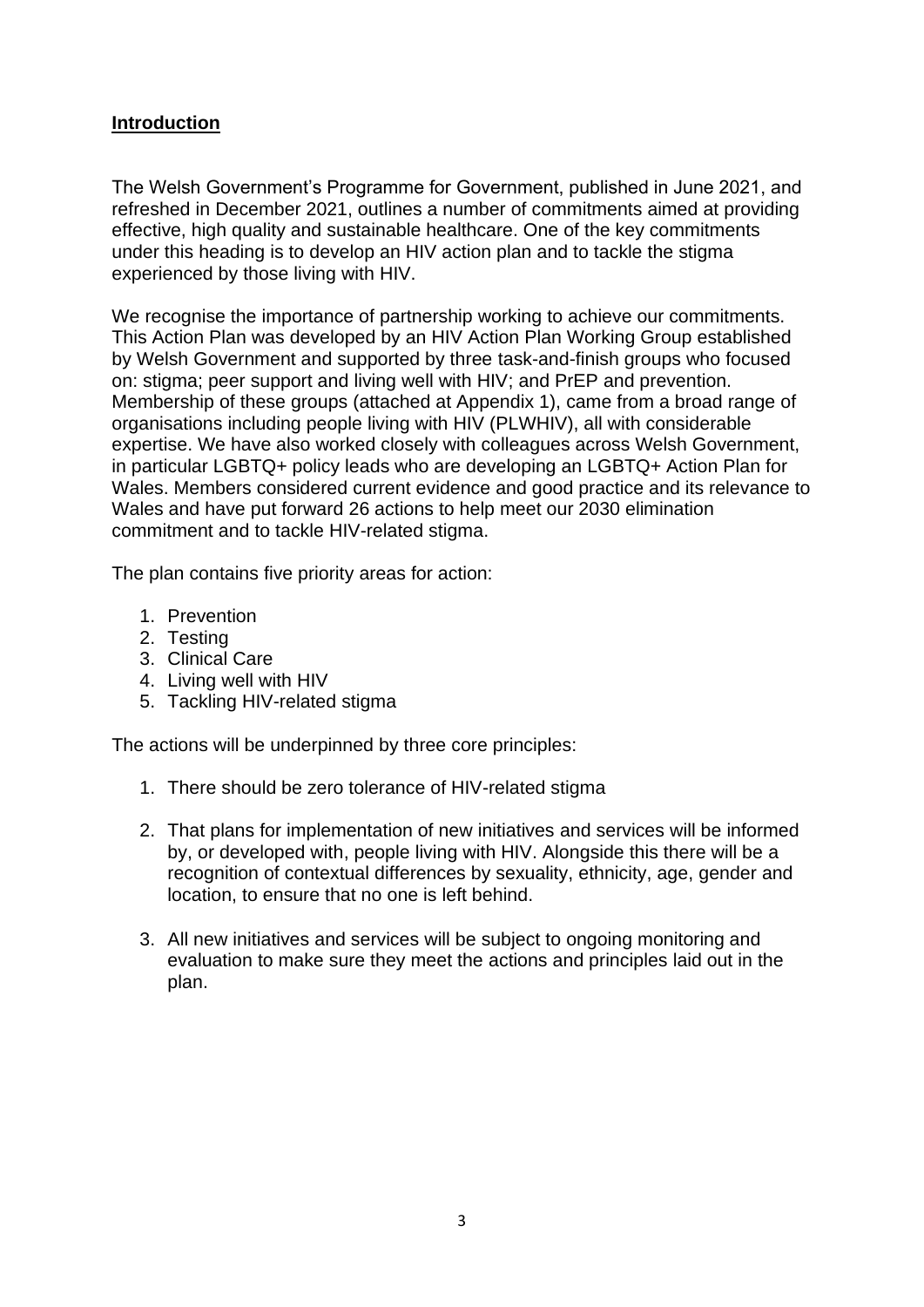## **Current position.**

Wales has seen a 75% reduction in new diagnosis of HIV between 2015 and 2021. There was a 77% reduction in new diagnosis in men who have sex with men and a 61% reduction in new diagnosis in heterosexual individuals. Data for the latter years should be interpreted with caution as there was a reduction in testing in the early phase of the pandemic.

While the Covid-19 pandemic disrupted both society and service provision, adaptations to the way that testing and clinic services were provided in Wales meant that access to HIV testing continued, and in 2021 there were 48 people newly diagnosed with HIV infection in Wales. Approximately 2,800 people accessed care in Wales for HIV.



## **New diagnoses of HIV in Wales 2015 -2021**

## **Overarching actions:**

#### **1. Establishing Wales as a Fast Track Nation**

Fast Track Cardiff & Vale – the first Fast Track Health Board in Wales – has been a highly successful collaboration over the past two years in involving local public bodies, increasing collaborative work, and producing new initiatives including GP support for HIV testing and an advocacy network, both of which have attracted non-statutory funding. Even though it is currently unfunded, Fast Track Cardiff & Vale has also successfully embedded Wales HIV Testing Week.

We now have an ideal opportunity to grow other fast track health boards and build on this initiative to co-create with all partners an all-Wales coalition, Fast Track Cymru (FTC). The aspiration is to make Wales a Fast Track Nation. It will be a collaboration of Welsh Government, Public Health Wales (PHW), each LHB, a representative of Welsh local authorities, clinicians, voluntary sector groups and people living with HIV.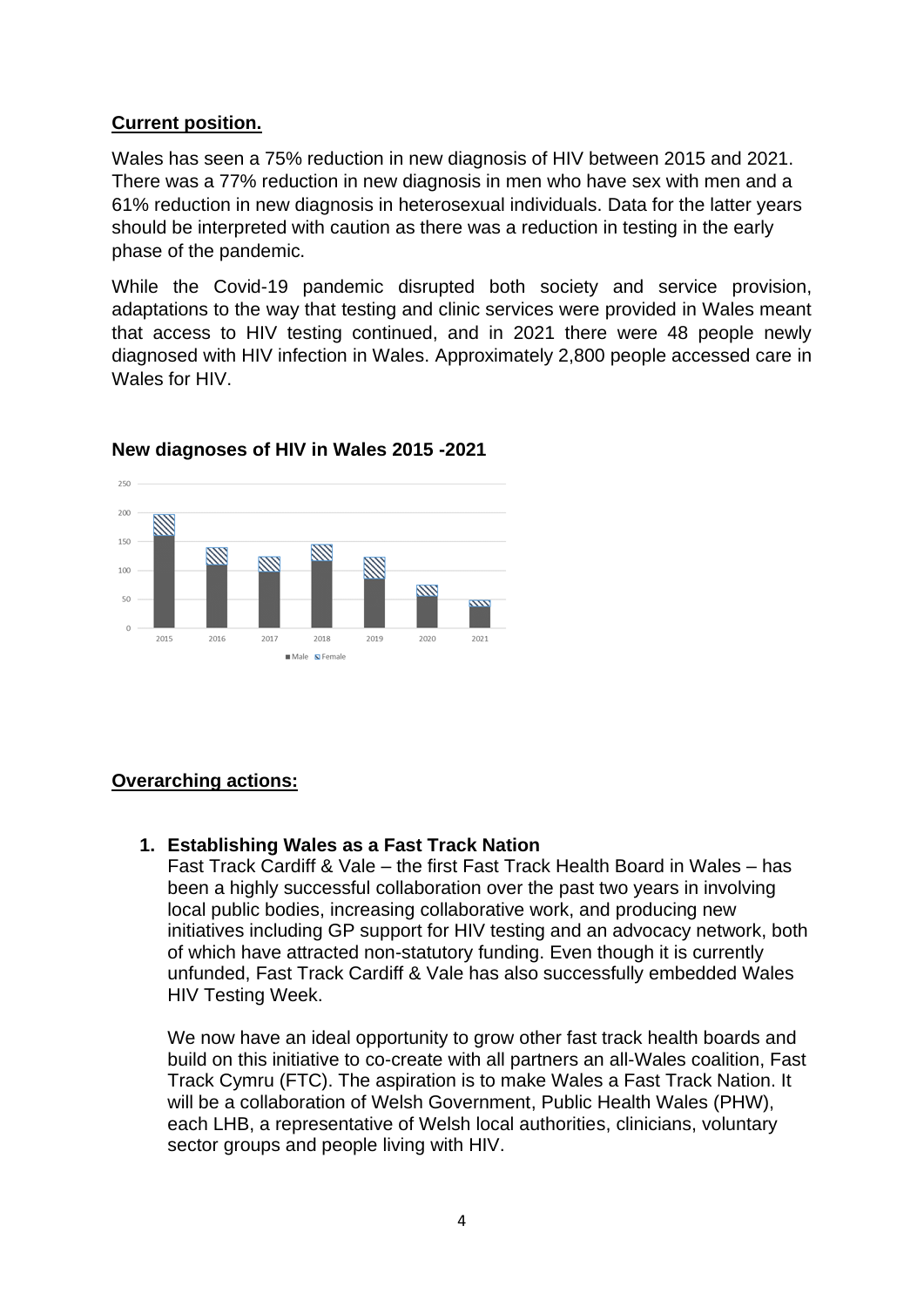Among the things we envisage the FTC network would:

- collaborate to help achieve Wales' ambition to end new cases by 2030;
- support local fast track health boards to establish and sustain themselves.
- promote changes that will improve the quality of life for people living with HIV;
- promote projects that encourage innovation and new ways of working.

#### **2. Involvement of voluntary and community groups**

None of the actions in this plan will be achieved without the existing voluntary and community groups working with people living with HIV. This action plan has been developed with partners such as Pride Cymru and Terrence Higgins Trust (THT) Cymru, whose work builds on the legacy of Cardiff AIDS Helpline and Cardiff Body Positive. The Welsh Government were pleased to welcome the THT's new strategy, which looks to make a substantial investment in Welsh provision over the next three years. In addition to their work, the work of third sector HIV groups like PrEPster, National AIDS Trust, Positively UK and CHIVA – the Children's HIV Association – has all been taken into consideration. In the implementation of this plan, Welsh Government, health boards, local authorities and other partners will wish to work closely with the HIV voluntary and community sector.

#### **3. Funding and development of an all-Wales sexual health case management system**

An all-Wales sexual health case management, surveillance and reporting system will be funded and developed to support networked all-Wales patient care and data collection. The case management system should have the capability to interface with the other relevant software systems, to enable the support of HIV management and surveillance widely and provide automatic data to a central portal. The system should also support reporting outputs based on World Health Organisation (WHO) targets, British HIV Association (BHIVA) standards for HIV care and other stakeholder requirements.

The case management system will provide robust data and intelligence to monitor trends, assess the success of interventions and for planning service provision. In developing the case management system, we would expect data fields on ethnicity and gender (including transgender) to be included in routine collection. It is important that there is clarity on ownership of the data and it is recommended that the ownership and oversight of this system rests with Public Health Wales.

#### **4. Health boards and trusts to report on the implementation of the actions in this plan**

Health boards and trusts will provide assurance to the Welsh Government on an annual basis that the actions from HIV Action Plan are being taken forward and are making a difference.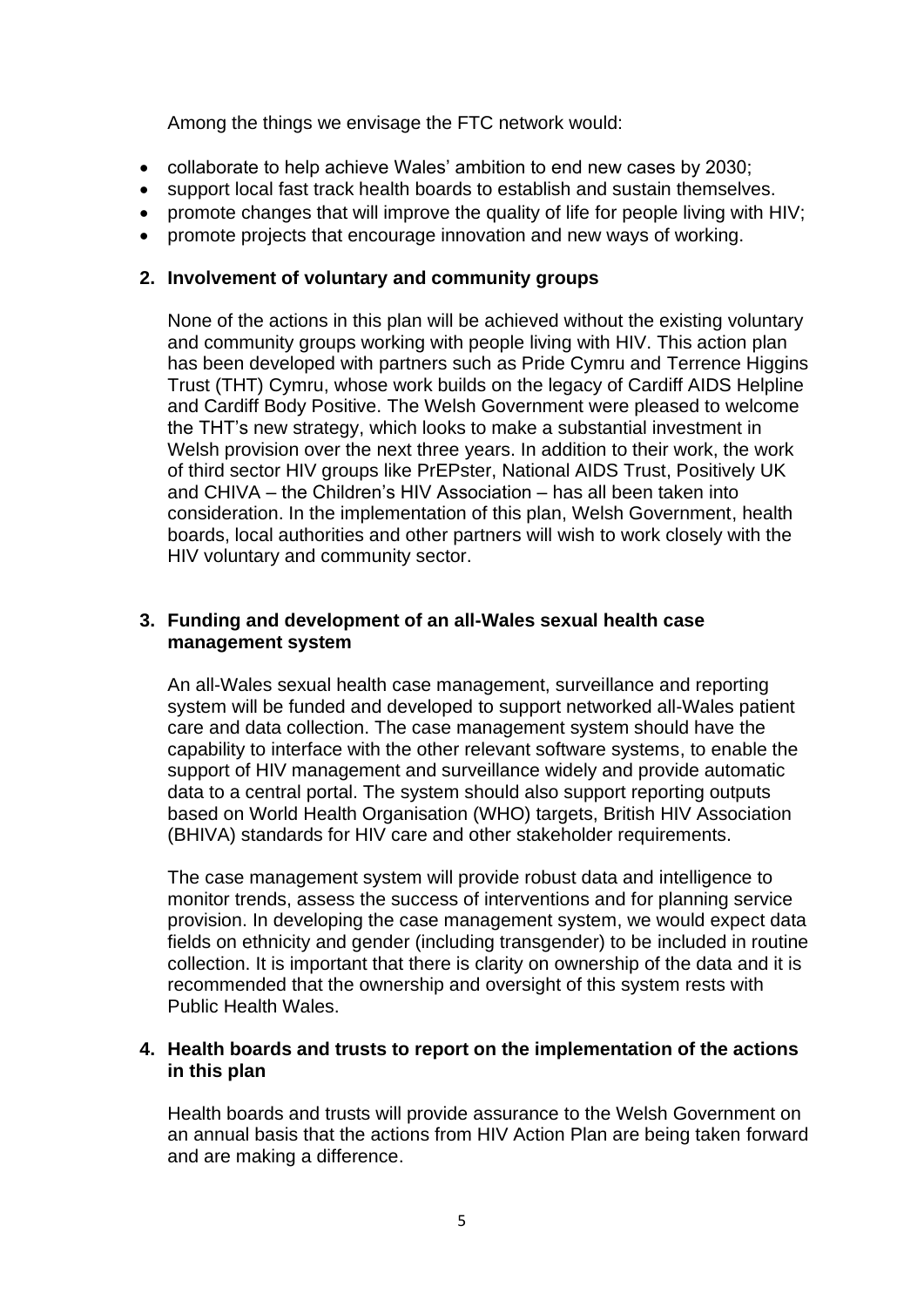## **5. Establishment of an Action Plan Oversight Group**

An HIV Action Plan Oversight Group will be established to demonstrate our commitment to maintaining oversight and monitoring the impact that delivery of the HIV Action Plan has made.

| 1. | Building on the success of the Fast Track Cities initiative in Cardiff and the<br>Vale, a new national umbrella body, Fast Track Cymru (FTC) will be<br>established and funded by Welsh Government. This body will provide<br>capacity and strategic focus for stakeholders, community groups and<br>decision makers, in local fast track collaborations to support the<br>implementation of this Action Plan and ensure that all key partners work<br>together to achieve our objectives. |
|----|--------------------------------------------------------------------------------------------------------------------------------------------------------------------------------------------------------------------------------------------------------------------------------------------------------------------------------------------------------------------------------------------------------------------------------------------------------------------------------------------|
| 2. | Involvement of voluntary and community groups. In the implementation of this<br>plan, Welsh Government, health boards, local authorities and other partners<br>will work closely with the HIV voluntary and community sector.                                                                                                                                                                                                                                                              |
| 3. | A case management surveillance system, overseen by Public Health Wales,<br>will be funded and established to support clinical management and improve<br>shared care. It will facilitate real-time data collection and timely publication<br>and will ensure decision makers can measures their achievements against<br>ambitions.                                                                                                                                                          |
| 4. | Health boards and trusts will be required to detail actions they are taking to<br>implement the actions of the HIV Action Plan in their delivery plans. Progress<br>can be reported on at quarterly Quality and Delivery meetings between<br>Welsh Government and health boards.                                                                                                                                                                                                           |
| 5. | An HIV Action Plan Oversight Group, which will involve all key stakeholders<br>including health boards, local government, clinicians, voluntary and community<br>organisations and people living with HIV, will be established to monitor<br>progress against our ambitions and to advise Ministers on progress and any<br>further actions required. The Group will provide an annual progress update on<br>the implementation of this plan.                                               |

## **Priority 1: Prevention**

HIV prevention initiatives are effective in preventing HIV transmission including condom use and Pre-Exposure Prophylaxis (PrEP).

Condoms prevent HIV, other sexually transmitted infections and unwanted pregnancies. Free condoms are available in a wide range of venues in Wales and can now be ordered on-line through Sexual Health Wales On-line Testing Service. Ease of access to free condoms is further supported by the All Wales Condom Card scheme. Young people aged 13-25 years can access free, confidential sexual health advice and free condoms from the Condom-Card (C-Card) Schemes across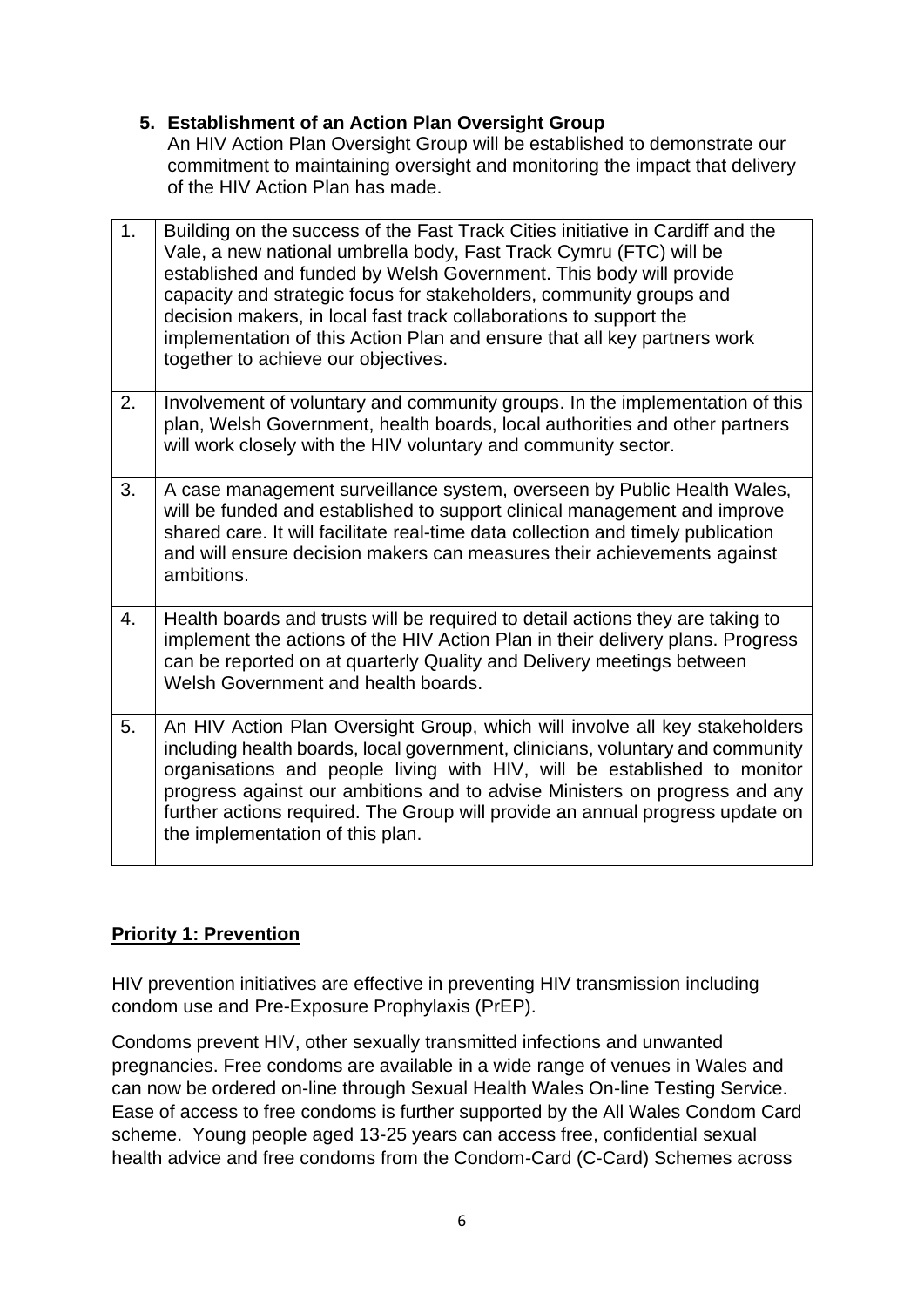Wales. The schemes operate from youth centres, voluntary organisations, schools and colleges.

PrEP has been available to all those for whom it is indicated in Wales since July 2017 and is provided in Wales through sexual health clinics or infectious disease units.

Analysis has shown that PrEP is largely accessed by those who are aware and confident enough to access it, with under representation of young gay men, and people at risk of HIV through heterosexual sex. In addition, the current model for delivery of PrEP in Wales (through sexual health clinics only) disadvantages many rural communities and groups who traditionally avoid such clinics (women and ethnic minorities). Going forward, health boards must have care pathways in place for PrEP that meet demand.

While the significant social restrictions imposed at times during the Covid-19 pandemic did have a negative impact on use of PrEP, usage recovery has been swift and 1,302 individuals were prescribed PrEP in 2021.This is significantly more than the previous two years. 1,280 individuals were prescribed PrEP between July 2017 and September 2019. To address the inequity in awareness of and access to PrEP in underserved communities, pilot initiatives have commenced:

- Ask Me About PrEP programme in Wales a peer-based approach to PrEP education;
- PrEP Campaign a social marketing campaign delivered by Terrence Higgins Trust.

Following evaluation of their effectiveness, the HIV Action Plan Oversight Group will make further recommendations to the Minister on effective targeted PrEP promotion initiatives that address low levels of knowledge, take up in relevant groups and continuity of care.

A number of service improvement initiatives have also been developed, these include a PrEP self-referral pathway using the Sexual Health Wales online home testing service, and Preptrack – an app that is designed to be used by the individual to keep track of their PrEP use.

## **PREVENTION ACTIONS**

| 6. | Continue to deliver, develop and evaluate the "Ask me about PrEP"<br>programme in Wales.                                                                                                                                                                                                                                                           |
|----|----------------------------------------------------------------------------------------------------------------------------------------------------------------------------------------------------------------------------------------------------------------------------------------------------------------------------------------------------|
|    | 7.   PHW, working with Fast Track Cymru collaborative networks and the<br>voluntary and community sectors, will continue to support the wider use<br>of, and diverse access to, PrEP (including the different regimens and<br>formulations in development), through ongoing awareness raising for<br>both the general public and healthcare staff. |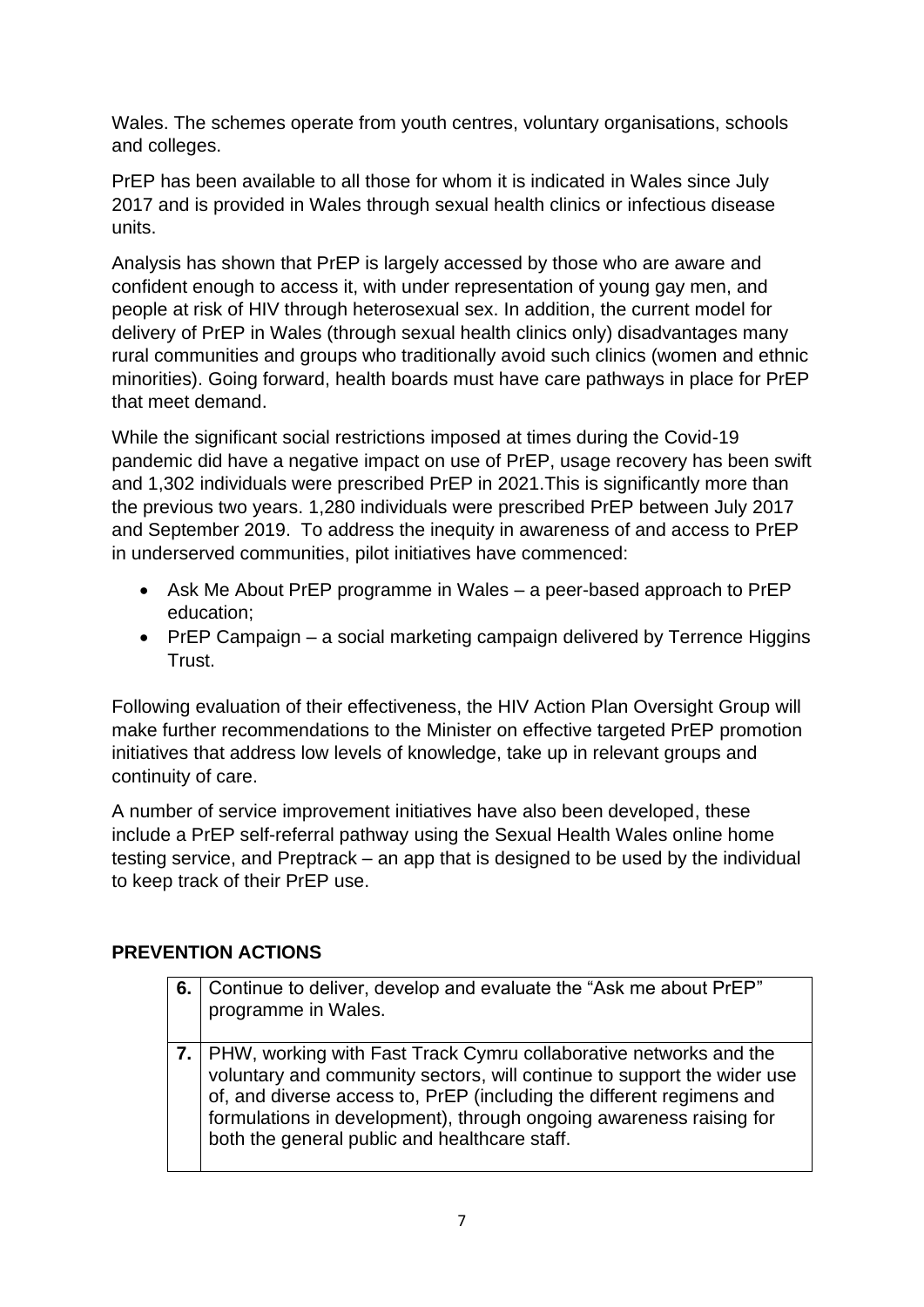**8.** Primary care and specialist sexual health services should develop and implement a shared care model to improve access and delivery of PrEP. This will enable PrEP to be provided by GPs and community pharmacies in all health board areas, with particular emphasis on delivery in rural areas and in underserved communities. In addition, health boards should explore how community organisations can support PrEP. Health boards must have care pathways in place for PrEP that meet demand.

## **Priority 2: Testing**

HIV is a virus that causes a chronic lifelong infection that can be managed very successfully by antiretroviral therapy (ART). People diagnosed with HIV who are on ART live long and healthy lives. People who have the HIV virus for some years without a diagnosis and treatment will most likely develop advanced HIV disease, or acquired immune deficiency syndrome (AIDS). For this reason an early diagnosis is important.

In addition, individuals who adhere to ART will have a sustained, undetectable level of HIV viral load in their blood and will not transmit HIV to their sexual partners. This is commonly known as **Undetectable = Untransmissible** (U = U), where a person living with HIV who is on treatment and has an undetectable viral load cannot sexually transmit HIV.

While there is still more progress to be made. HIV testing episodes in Wales have recovered from the significant decline seen at the start of the pandemic. This is shown in the graph below.

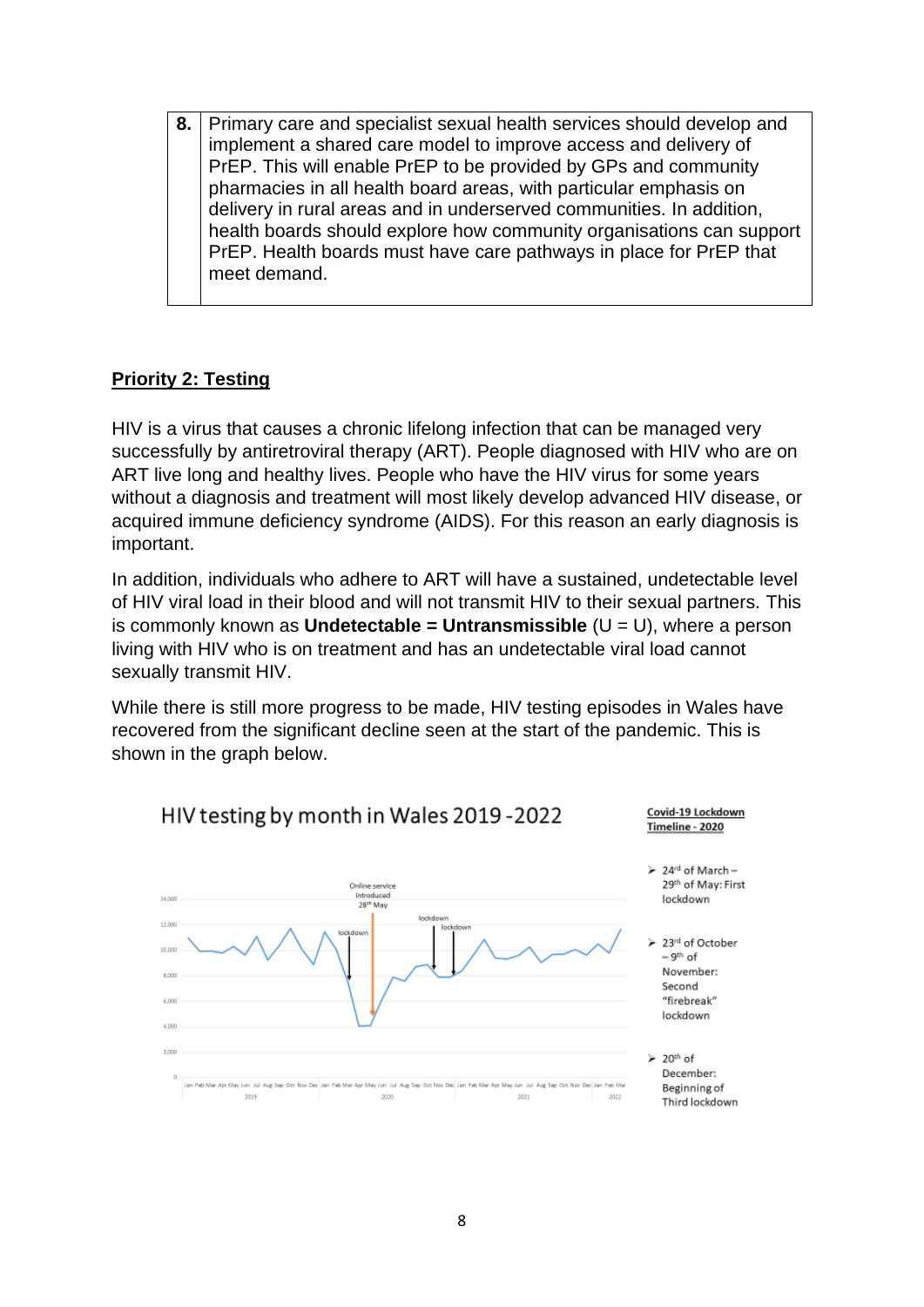Although the number of new HIV diagnoses is low, there is concern that a significant number of people are presenting with late-stage HIV. While life expectancy of people living with HIV on effective treatment is now similar to that of the general population, the most important predictor of morbidity and premature mortality is late diagnosis. Late diagnosis also increases the risk of onward HIV transmission.

In 2021, 42% of new cases in Wales were late diagnoses, an improvement on previous years. This is still unacceptable and there is an urgent need to understand the missed opportunities that have resulted in people presenting late and to take appropriate measures to address the barriers to testing. We also need to ensure that opportunities to offer a HIV test are not missed in health care settings, and that clinicians focus testing on those presenting with clinical signs or symptoms which may suggest infection with HIV.

There will be many opportunities for healthcare providers to work together to provide seamless care and make every contact count. There is significant read across to the Hepatitis C elimination agenda and some of the communities we need to reach to achieve elimination will be the same ones we need to encourage to have an HIV test. An Inclusion Health Programme is being developed by PHW to support this joined up approach.

The Sexual Health Wales online home testing service has improved access to HIV testing for many, but more can be done to:

- improve the user journey for those requiring a test;
- reach out to and improve access to testing for underserved communities, including ethnic minorities;
- explore a "click and collect" service, known to improve access to people living with a partner or family members, those in houses of multiple occupancy and ethnic minorities.

HIV prevalence in Wales is low and we need to ensure that our HIV testing strategy reflects this, as it will be challenging to identify those with undiagnosed infection. The United Nations set a goal of 90-90-90 (that by 2030, 90% of people living with HIV will be diagnosed, 90% of those diagnosed will be on antiretroviral treatment and 90% of those receiving antiretrovirals will be virally suppressed). Work undertaken by Fast Track Cardiff and Vale, supported by data from Public Heath England, shows that we had achieved this goal in Cardiff by 2018, but we can go further. In 2019 it was estimated that for Cardiff 7% of HIV infections remained undiagnosed.

Evidence recommends that, for low positivity areas, testing is focussed on primary care targeted home/community testing and testing for other clinical indicator conditions. Fast Track Cardiff and Vale has piloted a successful HIV testing initiative in GP practices in a Cardiff GP Cluster - *Texting for Testing.* Through the proposed new collaborative Fast Track Cymru, this should be rolled out more widely by health boards and GPs across Wales. A link to the report on the pilot can be found here: [gp](https://fasttrackcardiff.files.wordpress.com/2021/11/gp-facilitated-hiv-home-testing-pilot-evaluation-report-v1.0-15112021.pdf)[facilitated-hiv-home-testing-pilot-evaluation-report-v1.0-15112021.pdf \(wordpress.com\)](https://fasttrackcardiff.files.wordpress.com/2021/11/gp-facilitated-hiv-home-testing-pilot-evaluation-report-v1.0-15112021.pdf)

An anonymised seroprevalence study undertaken by PHW for HIV and Blood Borne Viruses will guide any further refinements to our testing framework in Wales.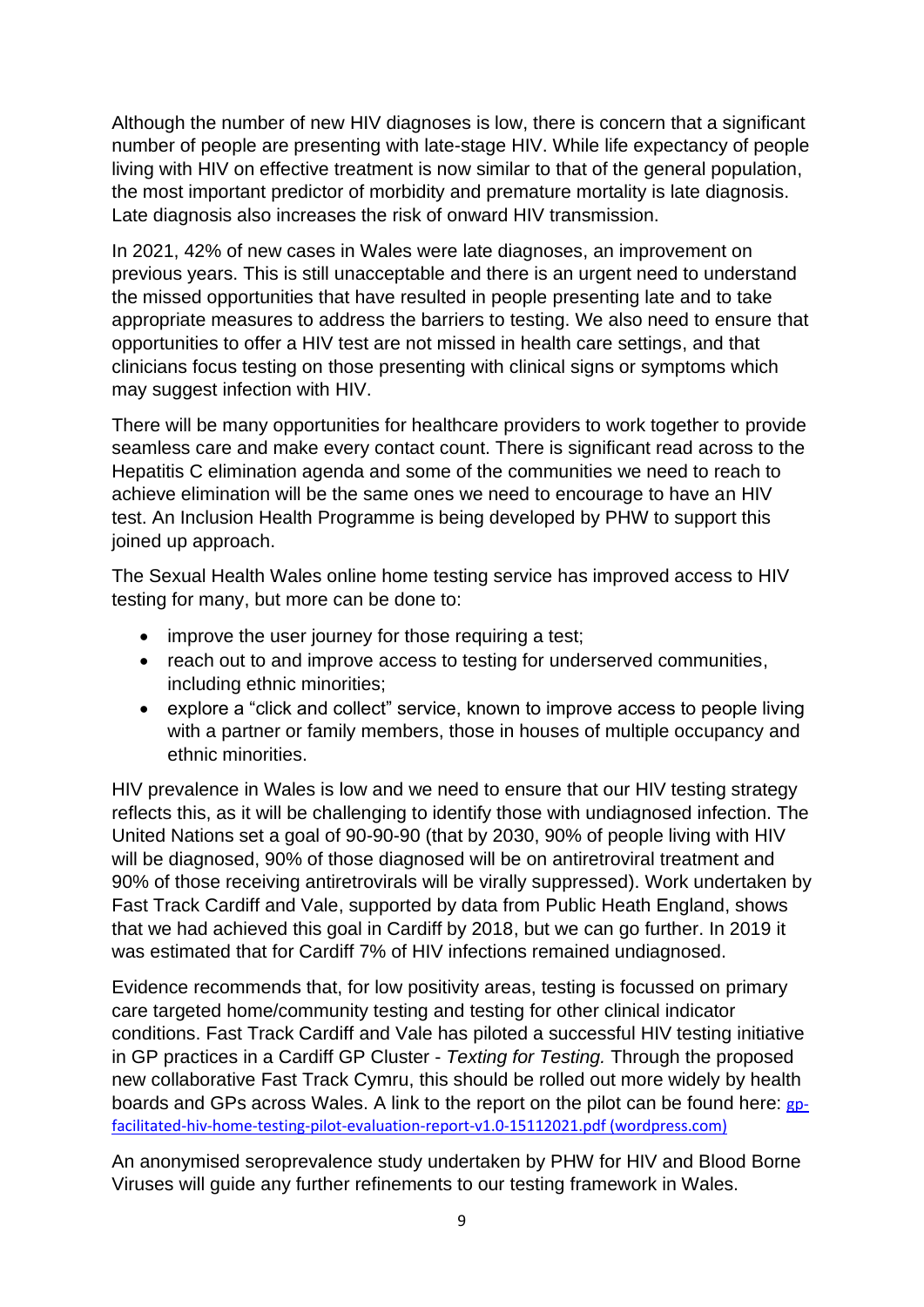The emergence of monkeypox since May 2022 in multiple countries that are not endemic for monkeypox virus has reinforced the need to ensure that individuals who have developed symptoms have ready access to advice and appropriate testing and clinical care.

## **TESTING ACTIONS:**

| 9.  | We need to make every contact count. Testing should be in line with current<br>BHIVA/BASHH/BIA Adult HIV Testing guidelines 2020 (HIV-testing-<br>guidelines-2020.pdf (bhiva.org)) with testing provided as opt out for patients<br>attending certain healthcare settings, and testing strategies reviewed and<br>amended in line with local HIV prevalence data. |
|-----|-------------------------------------------------------------------------------------------------------------------------------------------------------------------------------------------------------------------------------------------------------------------------------------------------------------------------------------------------------------------|
| 10. | PHW will ensure that the online testing will continue to be made more<br>accessible by the provision of sustainable funding for the existing online<br>testing service including an option for rapid test and "click and collect"<br>services. The online testing will be promoted more widely by PHW to tackle<br>inequalities and the user journey improved.    |
| 11. | A plan will be developed with Fast Track Cymru, health boards and<br>voluntary & community partners to ensure no individual or community will be<br>left behind when it comes to testing. This will include community HIV testing<br>kits through community groups, faith communities and support services to<br>reach the needs of underserved populations.      |
| 12. | In collaboration with health boards and GP clusters the GP "Texting for<br>testing" pilot, which has operated successfully in certain areas of Cardiff, will<br>be extended more widely throughout Wales.                                                                                                                                                         |
| 13. | The all-Wales HIV testing week will be funded appropriately by Welsh<br>Government for the duration of this action plan. Health boards, local<br>authorities and partners will be expected to support this initiative.                                                                                                                                            |
| 14. | Tackling late diagnosis will be made a priority. It will be mandatory that all<br>late HIV diagnoses should be investigated and reported by health boards.<br>Following an annual meeting to consider outcomes, lessons learned will be<br>shared and reported to the HIV Oversight Group.                                                                        |
| 15. | HIV awareness training will be mandatory for healthcare staff. Training<br>modules for clinicians should be modified to raise awareness of the specific<br>indicator conditions when HIV testing must be undertaken.                                                                                                                                              |

## **Priority 3: Clinical Care**

The primary aim of antiretroviral therapy (ART) is the prevention of HIV associated morbidity and mortality. The majority of people attending specialist HIV services are on effective ART with virological suppression and good treatment outcomes,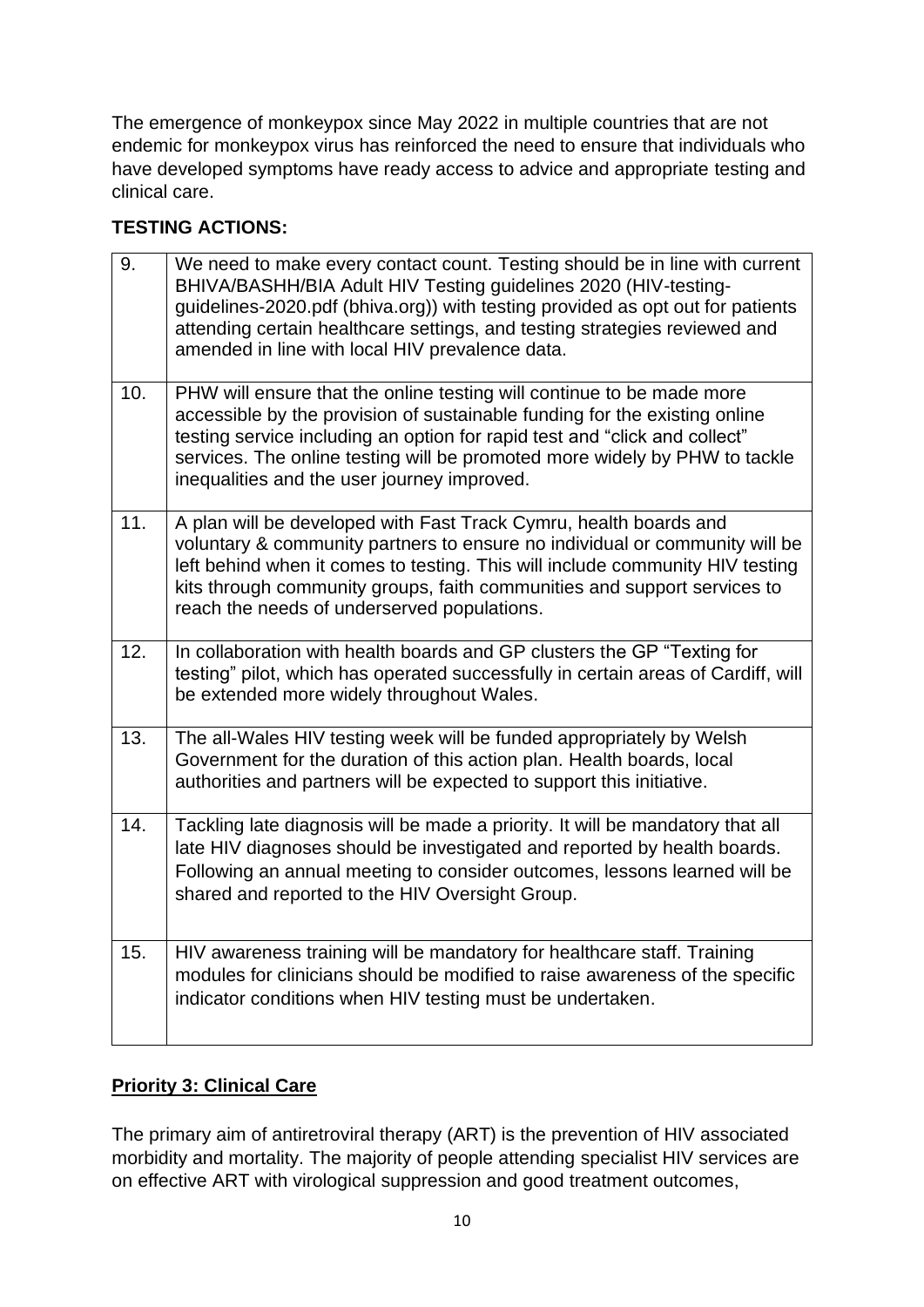including a life expectancy as good as the general population when treatment is started promptly. In the UK in 2020 around 99% of those diagnosed with HIV had initiated ART, with 97% of those on ART having a suppressed viral load. Specifically for Wales, in 2020 of the 2,448 residents of Wales receiving care for HIV 96% had achieved viral load suppression.

## A further benefit of ART is the reduction in sexual transmission – **a person living with HIV who is on treatment and has an undetectable viral load cannot sexually transmit HIV.**

However, there remains a very small number of people living with HIV for whom engagement with clinical care and adherence to ART is extremely challenging and these individuals are at risk of increased morbidity and mortality, and of transmitting the virus to other people.

With the implementation of the Sexual Health Wales On-Line Testing Service, many asymptomatic individuals who previously would have attended sexual health clinics no longer require specialist sexual health service support. As a result, specialist sexual health services can focus resources on complex cases including those at high risk of HIV, particularly in underserved and hard to reach communities, with the aim of increasing testing, maximising provision of HIV prevention interventions (as above) and reducing the incidence of late HIV diagnosis.

HIV services (whether they are located in sexual health or other services, e.g. infectious diseases) require adequate staffing and other resources in order to provide high quality care to all people living with HIV, but in particular, newly diagnosed individuals, underserved communities and those individuals who struggle to engage with care and adhere to effective ART. This complex work requires a multidisciplinary approach with the aim of supporting people to take effective ART, maintain an undetectable viral load and therefore to minimise onward transmission, thereby working towards the 90:90:90 goals and HIV elimination.

HIV services should participate in the BHIVA national audit programme and evaluate their services against the BHIVA Standards of Care for People Living with HIV.

The mental health requirements of those living with HIV also need to be better addressed. All HIV clinics should have access to psychological support and prioritise patient referral into peer support and mental health services elsewhere in the NHS or in the voluntary and community sector if needed.

## **CLINICAL CARE ACTIONS:**

16. All services providing HIV care in Wales should review their staffing structure, supporting and protecting the HIV workforce. They need a skilled workforce to provide care to more complex cases, re-engage with positive individuals lost to care and can reach out to underserved populations. A focus must be maintained on those actually or potentially lost to care over the life of the plan. Care will be delivered in accordance with BHIVA Standards of Care for Living with HIV and BHIVA national guidance. This will involve innovative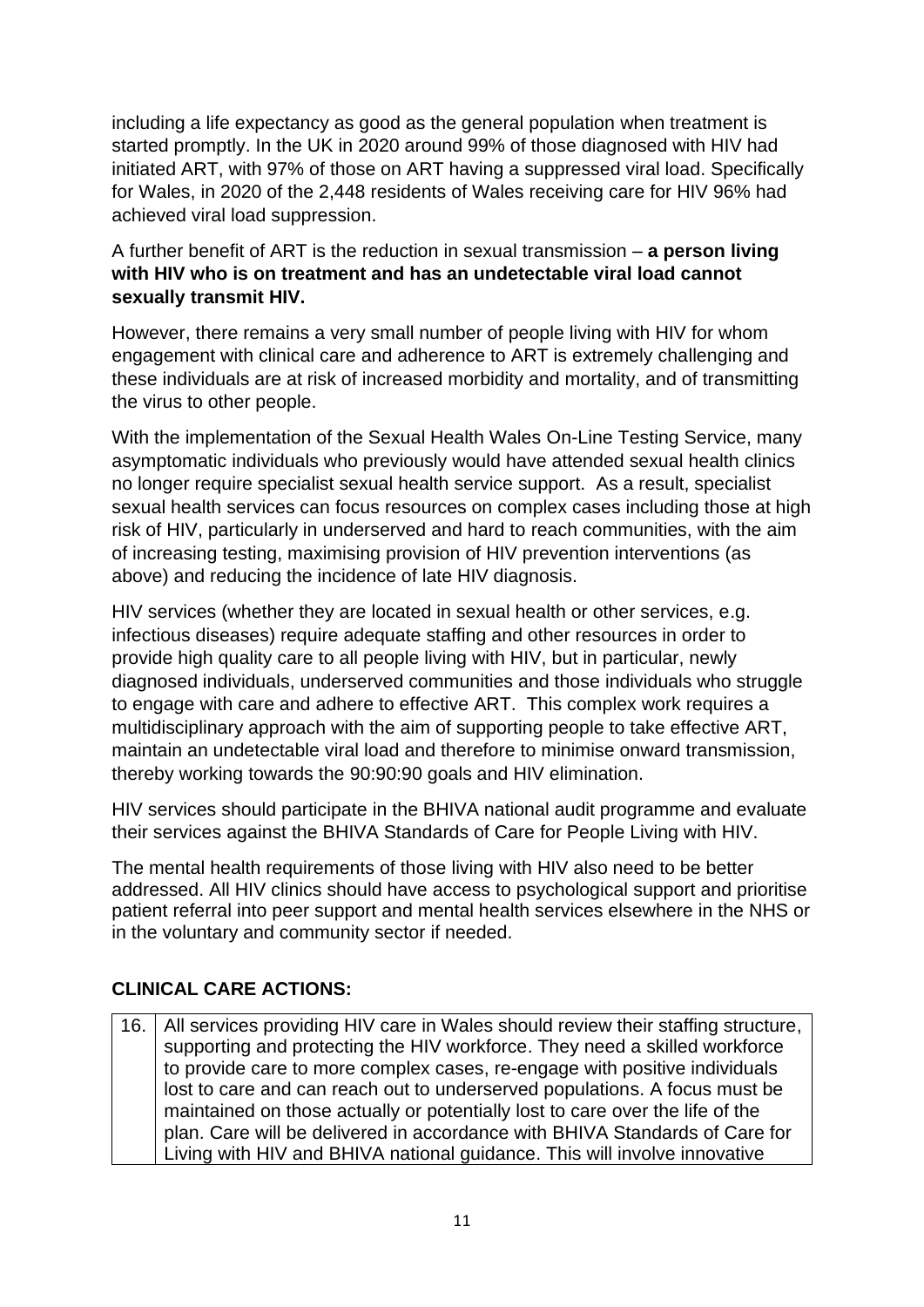| ways of working, and the co-production with PLWHIV, of care pathways with<br>a focus on underserved populations.                                                                                                                                                                 |
|----------------------------------------------------------------------------------------------------------------------------------------------------------------------------------------------------------------------------------------------------------------------------------|
| 17.   All newly diagnosed individuals with HIV should be seen within a specialist<br>HIV service within two weeks of diagnosis. All should be referred for peer<br>support and fully supported to remain in clinical care, as well as having<br>access to psychological support. |

## **Priority 4: Living Well with HIV**

HIV is a long-term condition and being diagnosed with HIV can be distressing, with feelings of anxiety and depression being common. In addition to the support provided by specialist health clinic staff with referral to specialist counsellor or psychologist, many individuals access voluntary sector support provision. Most find it helpful to talk to others with HIV.

Benefits of support, including peer support, include maintaining health and well-being through better adherence and understanding of health conditions. Peer support has also been found to create economic benefits by reducing pressure on other health and social care services. It can also have an impact in strengthening communities, creating social connections and contributing to public health and prevention.

Wales does not currently have commissioned HIV support services across the country nor a dedicated HIV peer support network. Cardiff University is currently undertaking a review of peer support for people living with HIV in Wales and will propose potential principles and structures of an HIV peer support network for Wales, which will then be further developed in dialogue with service users and providers.

It is important that people living with HIV understand and are empowered to have a role in the management of their health and well-being. There are a number of selfmanagement courses and workshops for people living with any long-term health condition or a caring role. There is an opportunity in Wales to deliver a programme for those living with HIV through Education Programmes for Patients (EPP Cymru) run by Public Health Wales.

Inequality in HIV care is a matter of serious concern. We need to ensure that we reach out to underserved populations including older people and ethnic minority groups living with HIV. There is no one-size-fits-all solution, but we need the meaningful involvement of their diverse communities using the most appropriate means of communication if quality of life of those with HIV is to improve.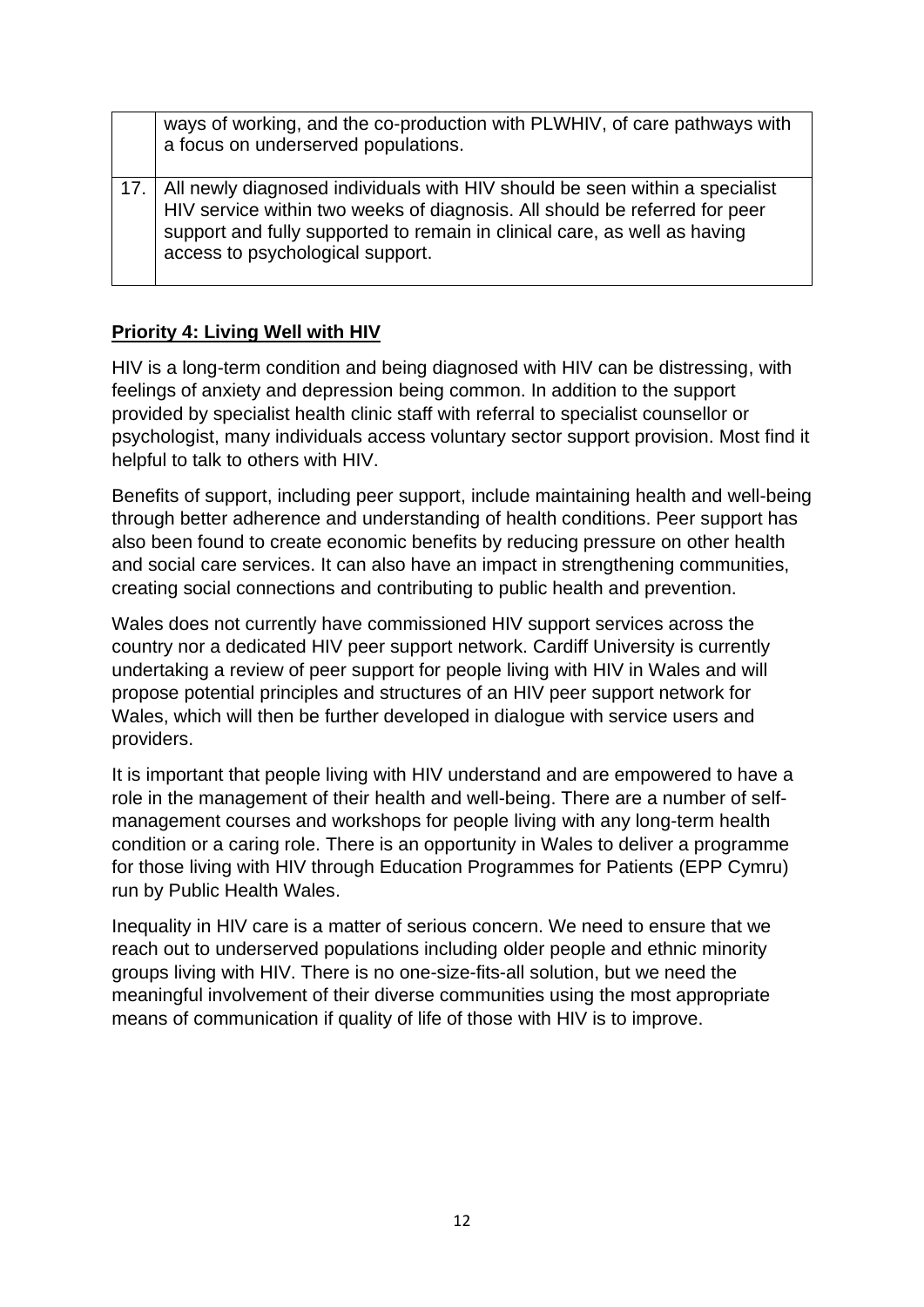## **Living Well with HIV**

#### **ACTIONS:**

| 18. | Those living with HIV will be empowered to better self-manage their health<br>through participation in the Positive Self-Management Programme (PSMP)<br>provided by EPP Cymru.                                                                                                                                                                                           |
|-----|--------------------------------------------------------------------------------------------------------------------------------------------------------------------------------------------------------------------------------------------------------------------------------------------------------------------------------------------------------------------------|
| 19. | A national peer support programme for Wales will be commissioned by<br>Welsh Government in the autumn of 2022, following the conclusion of<br>research work carried out by Cardiff University into the potential principles<br>and structures of such a programme.                                                                                                       |
| 20. | Fast Track Cymru and its local networks working with voluntary and<br>community groups should support health boards and local authorities to<br>engage meaningfully with all diverse communities including ethnic minorities<br>and faith groups so that testing for HIV is accepted, stigma is reduced and<br>those living with HIV are supported to live better lives. |

## **Priority 5: Tackling Stigma**

Fear and misunderstanding often lead to prejudice against people with HIV, even among service providers. This prejudice and discrimination leads to feelings of hopelessness and shame in those struggling to cope with their situation, creating a serious barrier to diagnosis and treatment.

Zero tolerance of stigma and discrimination is one of the five core principles in this action plan. Stigma impacts on the uptake of HIV testing, sharing of HIV status, engagement and retention in care with healthcare personnel, and uptake of and adherence to HIV treatment. This prevents people from using health care and fuels the ongoing transmission of HIV.

The health system collects a vast amount of insight from patients, and we want to ensure that we are acting on this feedback. The Positive Voices National Survey in 2017 provided insight into the experience of a large and representative sample at a UK level of the HIV population when accessing healthcare. Two centres in Wales promoted the survey and the results for Wales showed that:

- around one in seven patients have never told anyone about their HIV status outside a health care setting;
- 18% of patients reported that they were worried about being discriminated against in a health care setting in the last year;
- 21% of patients said they had avoided seeking healthcare when they had needed it in the last year and
- 5% said they had actually been refused healthcare or delayed a treatment or medical procedure in the last year.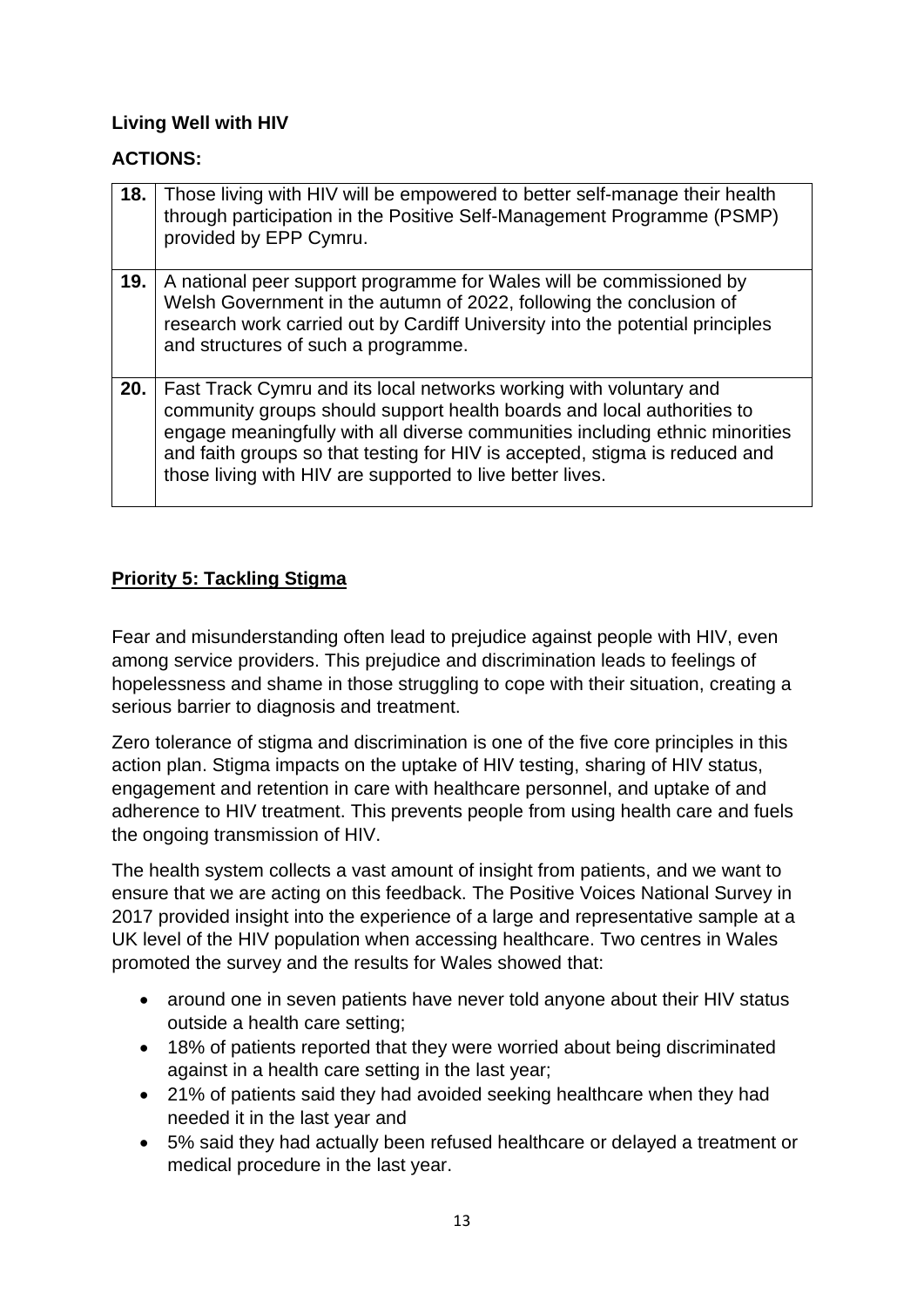HIV prevention is also dramatically hindered by stigma. Studies have linked stigma to increased risk, non-disclosure and avoidance of health services, including those which may prevent mother to child transmission of  $HIV.<sup>2</sup>$  Stigma is also linked to fear and avoidance of HIV testing. $3$  Given the preventative benefits of HIV treatment, the part that stigma plays as a barrier to accessing testing and care has an important role in driving the epidemic. Tackling stigma is vital to improving the lives of people living with HIV and is integral to tackling HIV [\(Jun\\_16\\_Tackling\\_HIV\\_Stigma.pdf \(nat.org.uk\)\)](https://www.nat.org.uk/sites/default/files/publications/Jun_16_Tackling_HIV_Stigma.pdf#:~:text=In%20addition%2C%20there%20are%20a%20range%20of%20intersecting,racism%20and%20homophobia%20can%20interlace%20with%20HIV%20stigma.)

The [Changing Perceptions report](https://www.nat.org.uk/sites/default/files/publications/web_PV_Changing%20Perceptions-Stigma-report.pdf) identifies what needs to be done within the NHS, including zero tolerance of HIV stigma and discrimination, and staff training. An awareness of the low risk of transmission is important, as is raising awareness of actions and language that could be perceived as stigmatising.

The HIV Action Plan Working Group believe the most effective way to address stigma is through education:

- Know the facts. Educate individuals about HIV.
- Educate others. Pass on facts and positive attitudes; challenge myths and stereotypes.

## **To achieve our goal of zero tolerance towards HIV stigma we propose the following actions:**

| 21. | An HIV awareness training programme will be developed collaboratively, to<br>address misunderstanding and stigma in the healthcare sector, and which will<br>be mandatory for all healthcare providers.                                              |
|-----|------------------------------------------------------------------------------------------------------------------------------------------------------------------------------------------------------------------------------------------------------|
| 22. | Social Care Wales will adapt this training programme for use in the social<br>care sector and develop a plan for its delivery to all social care workers.                                                                                            |
| 23. | The message that people living with HIV on effective treatment can't pass it<br>on to a partner should be promoted widely and all HIV training modules<br>should be consistent with this message.                                                    |
| 24. | Resources in the school curriculum should effectively address HIV, PrEP and<br>stigma and be consistent with the latest evidence on HIV.                                                                                                             |
| 25. | FTC should work with collaborating organisations and the Advocacy network<br>to ensure that awareness of stigma and the promotion of positive messages<br>such as U=U and zero tolerance is a common and ongoing thread in their<br>day to day work. |
| 26. | PHW, working with partner organisations and people living with HIV, will<br>introduce and promote an annual Wellbeing Survey of People Living with HIV<br>to monitor whether change has been affected and is effective.                              |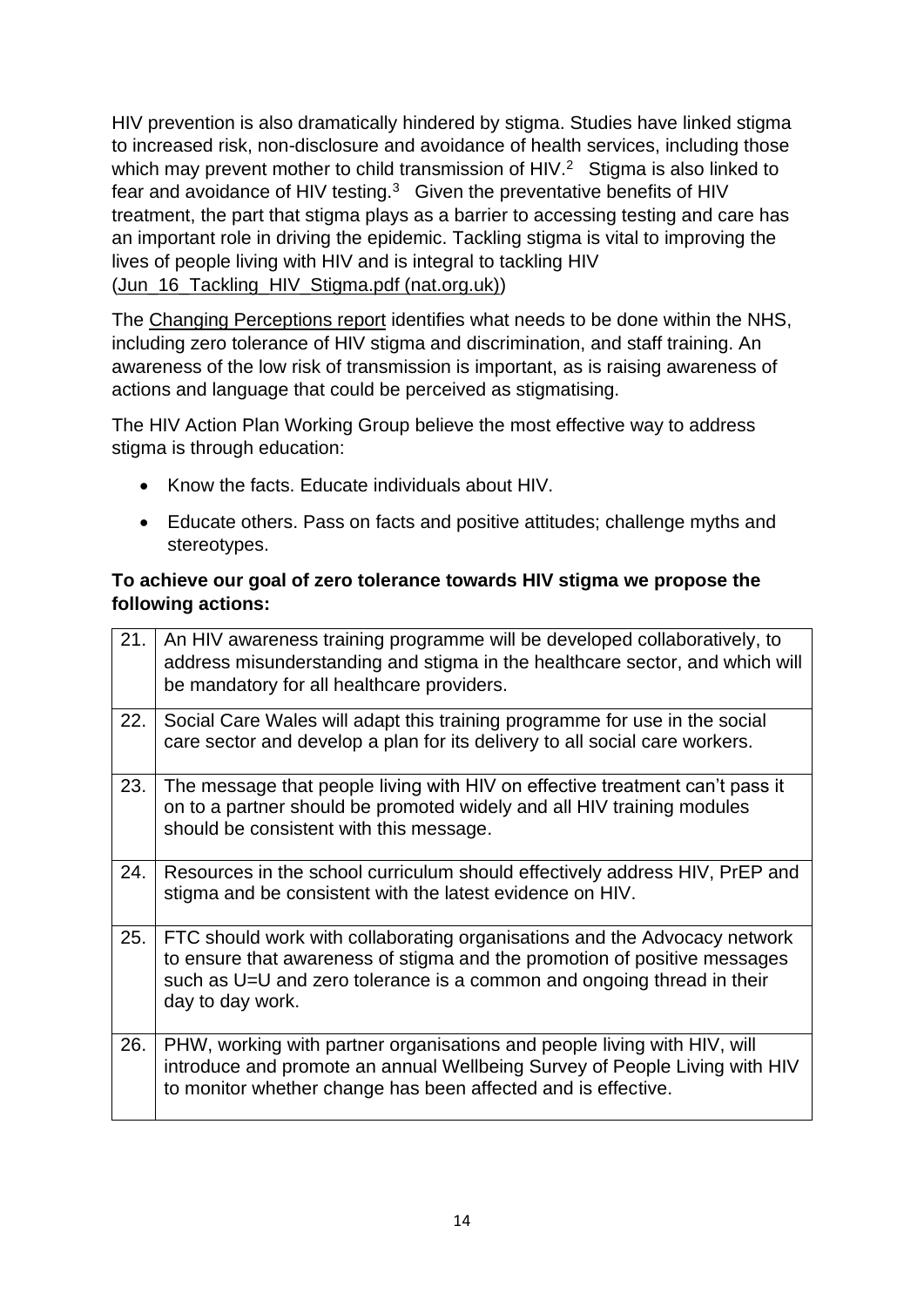## **Summary of all Actions set within the HIV Action Plan:**

| 1.               | Building on the success of the Fast Track Cities initiative in Cardiff and the Vale, a new national umbrella body, Fast<br>Track Cymru (FTC) will be established and funded by Welsh Government. This body will provide capacity and strategic |
|------------------|------------------------------------------------------------------------------------------------------------------------------------------------------------------------------------------------------------------------------------------------|
|                  | focus for stakeholders, community groups and decision makers, in local fast track collaborations to support the                                                                                                                                |
|                  |                                                                                                                                                                                                                                                |
| 2.               | implementation of this Action Plan and ensure that all key partners work together to achieve our objectives.<br>Involvement of voluntary and community groups. In the implementation of this plan, Welsh Government, health boards,            |
|                  | local authorities and other partners will work closely with the HIV voluntary and community sector.                                                                                                                                            |
| 3.               | A case management surveillance system, overseen by Public Health Wales, will be funded and established to support                                                                                                                              |
|                  | clinical management and improve shared care. It will facilitate real-time data collection and timely publication and will                                                                                                                      |
|                  | ensure decision makers can measure their achievements against ambitions.                                                                                                                                                                       |
| 4.               | Health boards and trusts will be required to detail actions they are taking to implement the actions of the HIV Action                                                                                                                         |
|                  | Plan in their delivery plans. Progress can be reported on at quarterly Quality and Delivery meetings between Welsh                                                                                                                             |
|                  | Government and health boards.                                                                                                                                                                                                                  |
| 5.               | An HIV Action Plan Oversight Group, which will include all key stakeholders including health boards, local government,                                                                                                                         |
|                  | clinicians, voluntary and community organisations and people living with HIV, will be established to monitor progress                                                                                                                          |
|                  | against our ambitions and to advise Ministers on progress and any further actions required. The Group will provide an                                                                                                                          |
|                  | annual progress update on the implementation of this plan.                                                                                                                                                                                     |
| 6.               | Continue to deliver, develop and evaluate the "Ask me about PrEP" programme in Wales.                                                                                                                                                          |
| $\overline{7}$ . | PHW, working with Fast Track Cymru collaborative networks and the voluntary and community sectors, will continue to                                                                                                                            |
|                  | support the wider use of, and diverse access to, PrEP (including the different regimens and formulations in                                                                                                                                    |
|                  | development), through ongoing awareness raising for both the general public and healthcare staff.                                                                                                                                              |
| 8.               | Primary care and specialist sexual health services should develop and implement a shared care model to improve                                                                                                                                 |
|                  | access and delivery of PrEP. This will enable PrEP to be provided by GPs and community pharmacies in all health                                                                                                                                |
|                  | board areas, with particular emphasis on delivery in rural areas and in underserved communities. In addition, health                                                                                                                           |
|                  | boards should explore how community organisations can support PrEP. Health boards must have care pathways in                                                                                                                                   |
|                  | place for PrEP that meet demand.                                                                                                                                                                                                               |
| 9.               | We need to make every contact count. Testing should be in line with current BHIVA/BASHH/BIA Adult HIV Testing                                                                                                                                  |
|                  | guidelines 2020 (HIV-testing-guidelines-2020.pdf (bhiva.org)) with testing provided as opt out for patients attending                                                                                                                          |
|                  |                                                                                                                                                                                                                                                |
|                  | certain healthcare settings, and testing strategies reviewed and amended in line with local HIV prevalence data.                                                                                                                               |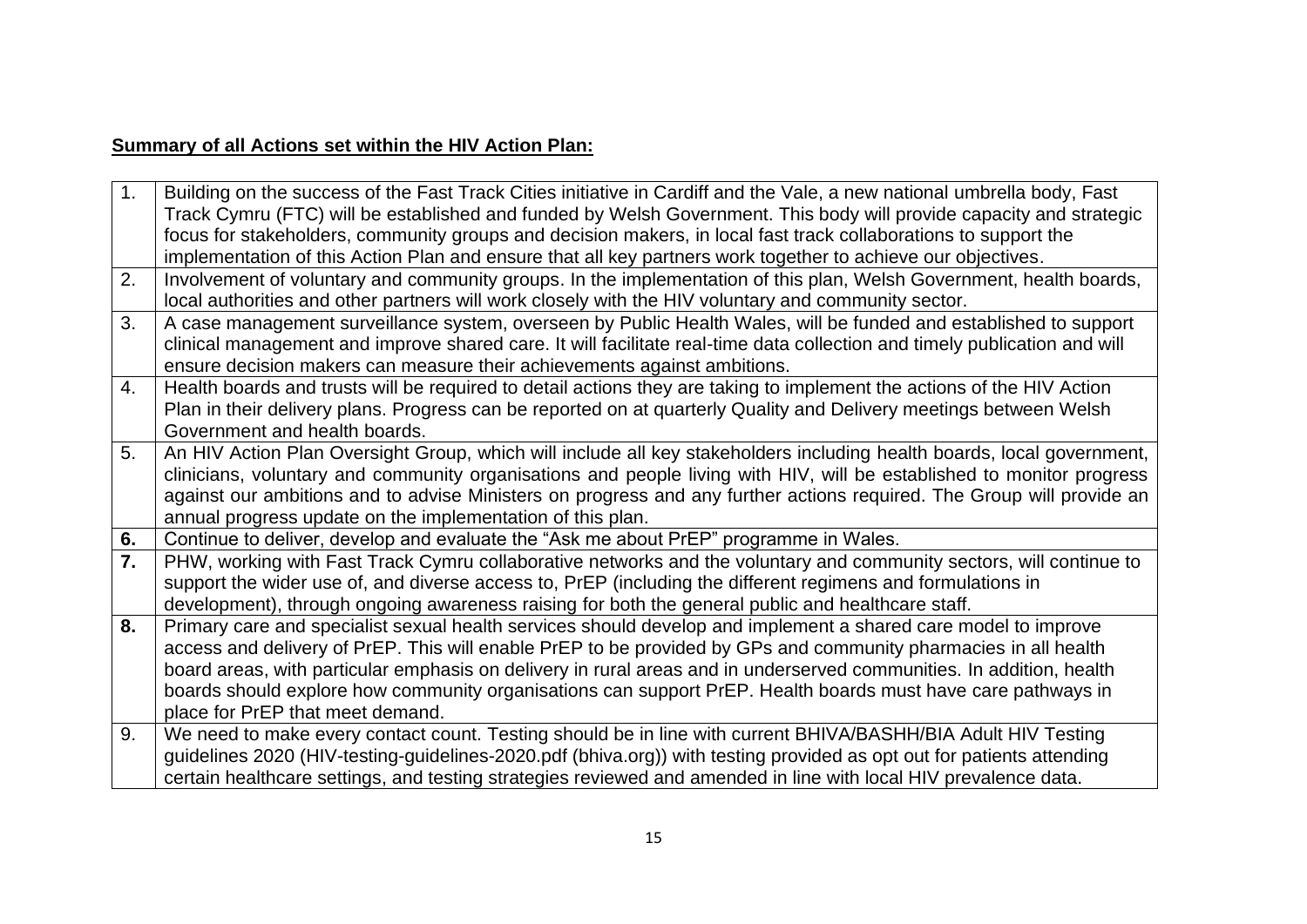| funding for the existing online testing service including an option for rapid test and "click and collect" services. The<br>online testing will be promoted more widely by PHW to tackle inequalities and the user journey improved. |  |
|--------------------------------------------------------------------------------------------------------------------------------------------------------------------------------------------------------------------------------------|--|
|                                                                                                                                                                                                                                      |  |
|                                                                                                                                                                                                                                      |  |
| A plan will be developed with Fast Track Cymru, health boards and voluntary & community partners to ensure no<br>11.                                                                                                                 |  |
| individual or community will be left behind when it comes to testing. This will include community HIV testing kits through                                                                                                           |  |
| community groups, faith communities and support services to reach the needs of underserved populations.                                                                                                                              |  |
| In collaboration with health boards and GP clusters the GP "Texting for testing" pilot, which has operated successfully<br>12.                                                                                                       |  |
| in certain areas of Cardiff, will be extended more widely throughout Wales.                                                                                                                                                          |  |
| The all-Wales HIV testing week will be funded appropriately by Welsh Government for the duration of this action plan.<br>13.                                                                                                         |  |
| Health boards, local authorities and partners will be expected to support this initiative.                                                                                                                                           |  |
| Tackling late diagnosis will be made a priority. It will be mandatory that all late HIV diagnoses should be investigated<br>14.                                                                                                      |  |
| and reported by health boards. Following an annual meeting to consider outcomes, lessons learned will be shared and                                                                                                                  |  |
| reported to the HIV Oversight Group.                                                                                                                                                                                                 |  |
|                                                                                                                                                                                                                                      |  |
| HIV awareness training will be mandatory for healthcare staff. Training modules for clinicians should be modified to<br>15.                                                                                                          |  |
| raise awareness of the specific indicator conditions when HIV testing must be undertaken.                                                                                                                                            |  |
| All services providing HIV care in Wales should review their staffing structure, supporting and protecting the HIV<br>16.                                                                                                            |  |
| workforce. They need a skilled workforce to provide care to more complex cases, re-engage with positive individuals                                                                                                                  |  |
| lost to care, and reach out to underserved populations. A focus must be maintained on those actually or potentially lost                                                                                                             |  |
| to care over the life of the plan. Care will be delivered in accordance with BHIVA Standards of Care for Living with HIV                                                                                                             |  |
| and BHIVA national guidance. This will involve innovative ways of working, and the co-production with PLWHIV of care                                                                                                                 |  |
| pathways with a focus on underserved populations.                                                                                                                                                                                    |  |
| All newly diagnosed individuals with HIV should be seen within a specialist HIV service within two weeks of diagnosis.<br>17.                                                                                                        |  |
| All should be referred for peer support and fully supported to remain in clinical care, as well as having access to                                                                                                                  |  |
| psychological support.                                                                                                                                                                                                               |  |
| Those living with HIV will be empowered to better self-manage their health through participation in the Positive Self-<br>18.                                                                                                        |  |
| Management Programme (PSMP) provided by EPP Cymru.                                                                                                                                                                                   |  |
| A national peer support programme for Wales will be commissioned by Welsh Government in the autumn of 2022,<br>19.                                                                                                                   |  |
| following the conclusion of research work carried out by Cardiff University on the potential principles and structures of                                                                                                            |  |
| such a programme.                                                                                                                                                                                                                    |  |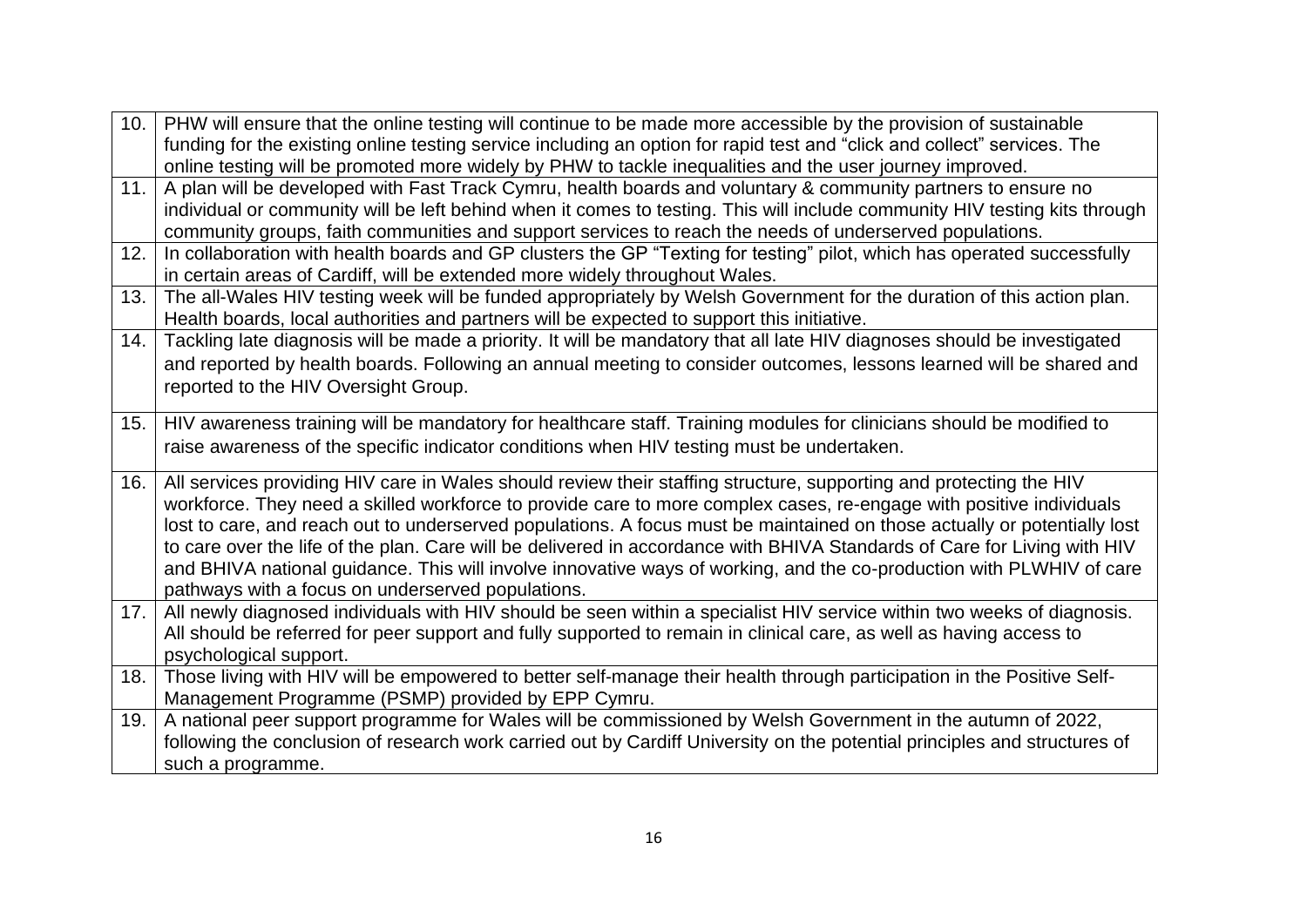| 20. | Fast Track Cymru and its local networks working with voluntary and community groups should support health boards<br>and local authorities to engage meaningfully with all diverse communities including ethnic minorities and faith groups so |
|-----|-----------------------------------------------------------------------------------------------------------------------------------------------------------------------------------------------------------------------------------------------|
|     | that testing for HIV is accepted, stigma is reduced and those living with HIV are supported to live better lives.                                                                                                                             |
|     | 21. An HIV awareness training programme will be developed collaboratively, to address misunderstanding and stigma in                                                                                                                          |
|     | the healthcare sector, and which will be mandatory for all healthcare providers.                                                                                                                                                              |
| 22. | Social Care Wales will adapt this training programme for use in the social care sector and develop a plan for its delivery                                                                                                                    |
|     | to all social care workers.                                                                                                                                                                                                                   |
| 23. | The message that people living with HIV on effective treatment cannot pass it on to a partner should be promoted                                                                                                                              |
|     | widely and all HIV training modules should be consistent with this message.                                                                                                                                                                   |
| 24. | Resources in the school curriculum should effectively address HIV, PrEP and stigma and be consistent with the latest                                                                                                                          |
|     | evidence on HIV.                                                                                                                                                                                                                              |
|     | 25.   FTC should work with collaborating organisations and the Advocacy network to ensure that awareness of stigma and                                                                                                                        |
|     | the promotion of positive messages such as U=U and zero tolerance is a common and ongoing thread in their day to                                                                                                                              |
|     | day work.                                                                                                                                                                                                                                     |
| 26. | PHW, working with partner organisations and people living with HIV, will introduce and promote an annual Wellbeing                                                                                                                            |
|     | Survey of People Living with HIV to monitor whether change has been affected and is effective.                                                                                                                                                |
|     |                                                                                                                                                                                                                                               |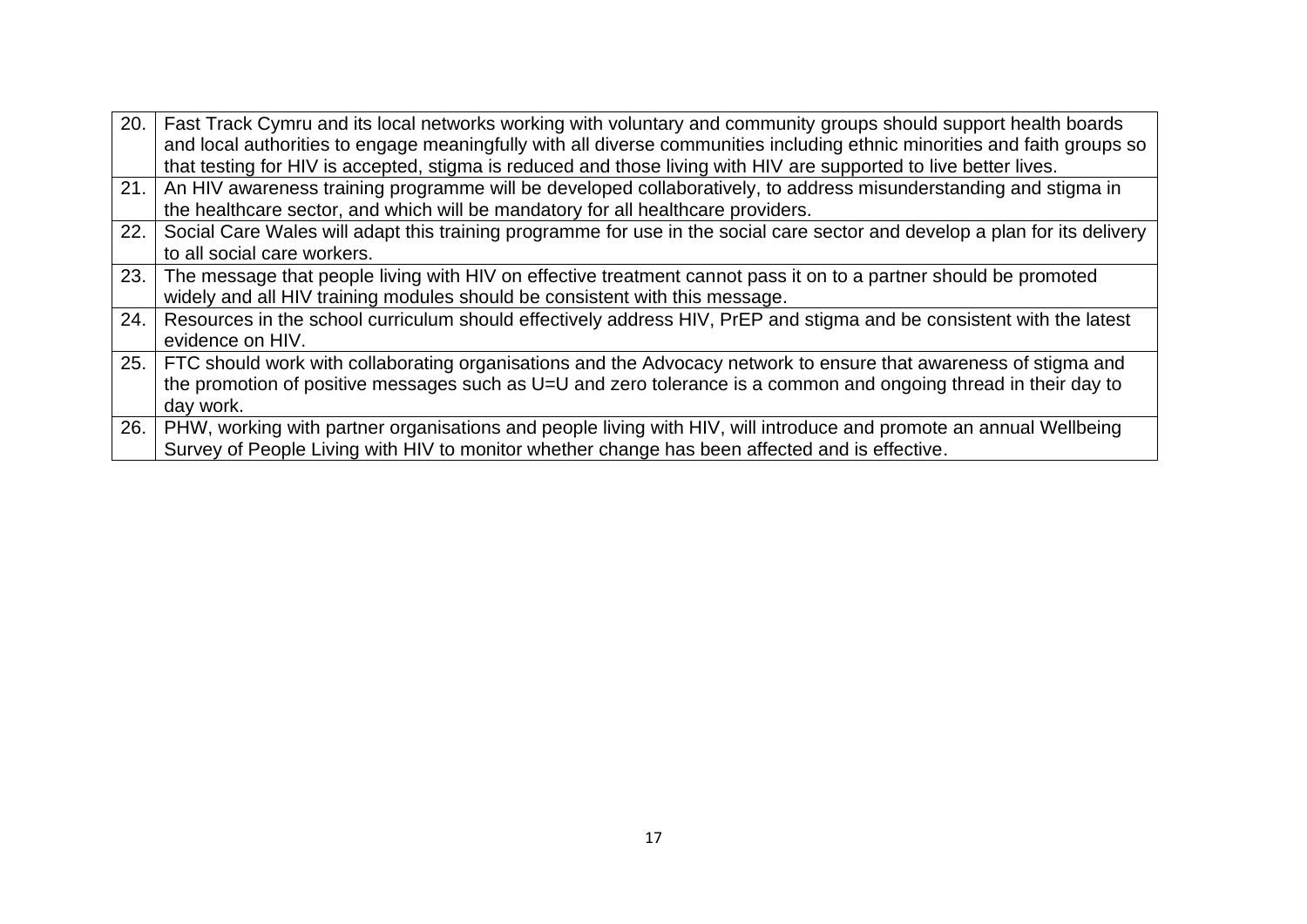## **Appendix 1**

| <b>Welsh Government</b>                              |
|------------------------------------------------------|
| <b>Public Health Wales</b>                           |
| <b>Welsh Government</b>                              |
| <b>Welsh Government</b>                              |
| <b>Welsh Government</b>                              |
| <b>Welsh Government</b>                              |
| <b>Fast Track Cities Cardiff and the Vale</b>        |
| <b>Terrence Higgins Trust</b>                        |
| <b>Terrence Higgins Trust</b>                        |
| Pride Cymru                                          |
| <b>Welsh Gender Service</b>                          |
| <b>Stonewall Cymru</b>                               |
| <b>Public Health Wales Virologist</b>                |
| British Association of Sexual Health and HIV         |
| Consultant physician at University Hospital of Wales |
| <b>Cardiff University</b>                            |
| Consultant in sexual health and HIV                  |
| <b>Community Pharmacy Wales</b>                      |
|                                                      |
| <b>General Practitioner Committee Wales</b>          |
| <b>Expert Patient</b>                                |
|                                                      |

## **Membership of the HIV Action Plan Task and Finish Group**

In addition: Baroness Wilcox of Newport attended the introductory meeting.

## **The following also contributed to the work of the sub-groups:**

Will Nutland, PrEPster

Marc Thompson, PrEPster

Iestyn Wyn, Stonewall Cymru

Sue Channon, Cardiff University

Garry Brough, Positivity UK

Christine Roach, Public Health Wales

## **Secretariat for the groups was provided by:**

Helen Tutt, Welsh Government

Nicholas Price, Welsh Government